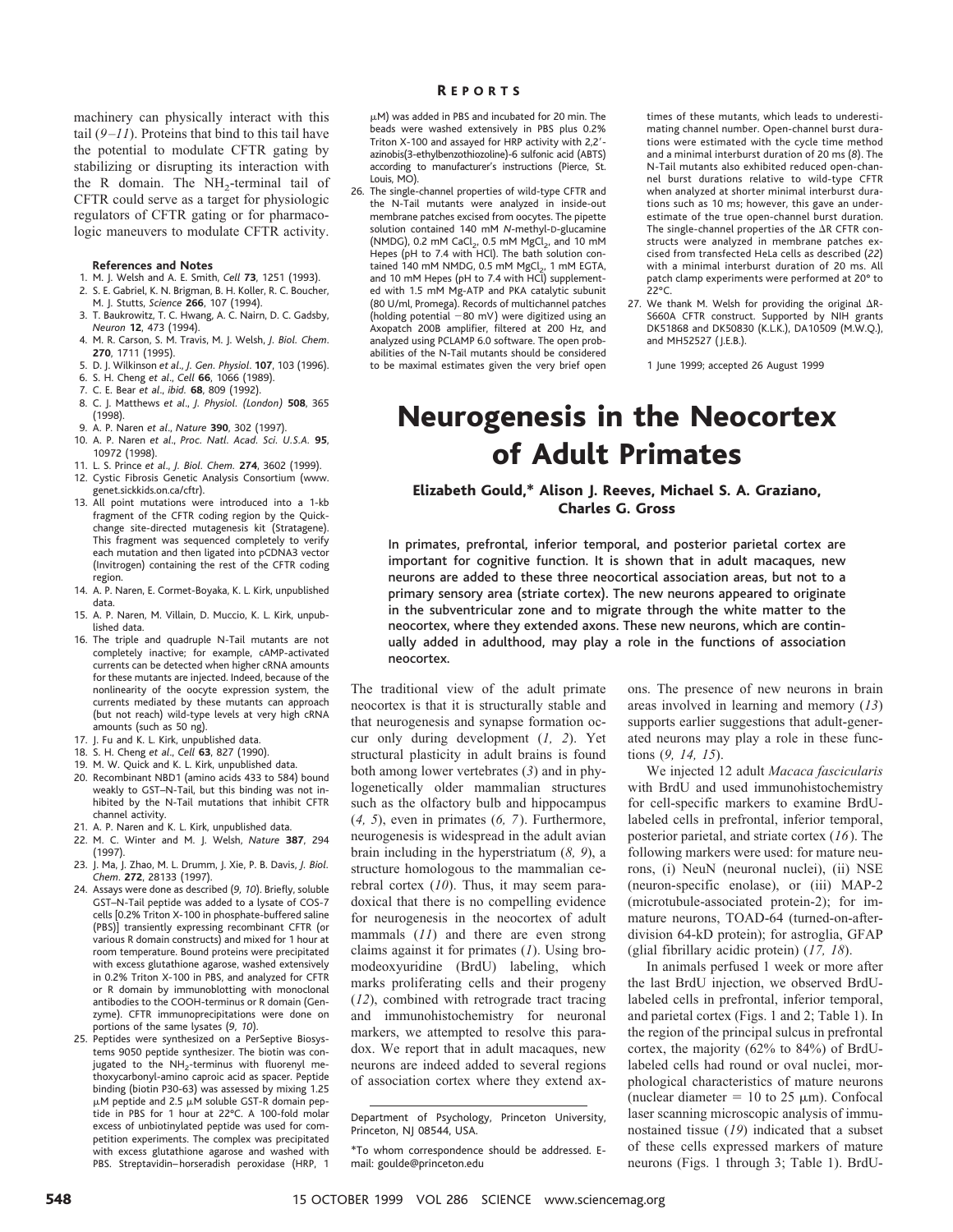labeled cells with neuronal characteristics were found in layers 1 through 5, but not 6. Those that were immunoreactive for MAP-2 exhibited dendritic processes (Fig. 3).

Similar proportions of BrdU-labeled cells were co-labeled with the neuronal marker NeuN in inferior temporal cortex (animals #4 and #5), posterior parietal cortex (#10, #11, #12), and in the vicinity of the anterior cingulate sulcus (#5). In contrast, very few BrdU-labeled cells in these regions co-labeled with a marker of astroglia, GFAP (Fig. 3; Table 1). Unlike the association cortex areas examined, in striate cortex, the few BrdU-labeled cells found never co-labeled with the neuronal markers, although some were positive for GFAP (#3, #4, #10, #11, #12). The absence of new neurons in striate cortex was probably not the result of either their rapid death or a longer migration time to reach striate cortex, because they were absent in animals perfused from 1 to 7 weeks after the first BrdU injection.

In the animals  $(\#1, \#2)$  that were perfused 2 hours after a single BrdU injection, labeled cells were observed in the subventricular zone (svz) lining the wall of the lateral ventricles (Fig. 4). In these animals, very few BrdU-labeled cells were observed in the neocortical areas examined; all had small, irregularly shaped nuclei and none expressed neuronal markers. In animals that received several BrdU injections with survival times ranging from 1 to 3 weeks, we not only found BrdU-labeled cells in the svz but also observed evidence of migrating BrdU-labeled cells in the white matter of frontal and temporal sections (Figs. 4 and 5). The BrdUlabeled cells in the white matter were elongated or fusiform in shape, and those that were co-labeled with TOAD-64 had leading and trailing processes characteristic of migrating cells (Fig. 5) (*20*). In animals #3, #4, #5, and #7, these putative migrating cells were arrayed in a stream from their likely site of origin in the wall of the lateral ventricle, through the white matter, to their probable destination in frontal neocortex (Figs. 4 and 5). Elongated BrdU-labeled cells in the white matter did not co-label with markers of mature neurons or astroglia. This putative migratory route for newly generated cells was also observed in two additional animals that received a single BrdU injection and were perfused either 1 week (#8) or 2 weeks (#9) later (Table 1, Fig. 4).

These results suggest that in the adult macaque brain, new cells originate in the svz and migrate through the white matter to certain neocortical regions where they differentiate into mature neurons. At a short survival time (2 hours), BrdU-labeled cells were observed in the svz. At longer survival times (1 to 3 weeks), BrdU-labeled cells that appeared to be migrating were observed in the white matter, and



**Fig. 1.** The distribution of BrdU-labeled cells in prefrontal cortex in adult ma- $5<sub>mn</sub>$ caques. (**A**) Lateral view showing levels (1 through 4) of the coronal sections shown in (B) and the principal sulcus region (boxed area) from which the flattened map shown in (C) was made. (**B**) Coronal sections [adapted from (*30*)] showing the distribution of BrdU-labeled cells in the region of the principal sulcus and the anterior cingulate sulcus from animal #5. Solid dots represent BrdU-labeled cells that were not immunoreactive for NeuN or GFAP. Open triangles represent BrdU-labeled cells that were immunoreactive for the neuronal marker NeuN. X represents BrdU-labeled cells that were immunoreactive for the astroglial marker GFAP. Dashes  $(-)$  represent BrdU-labeled cells with elongated nuclei in the white matter. Regions below the dashed lines were not examined. ci, cingulate sulcus; lv, lateral ventricle; p, principal sulcus. (**C**) Flattened map of the principal sulcus region (#3) showing the distribution of BrdU-labeled cells (in coronal sections 1 mm apart). The dashed line represents the floor of the sulcus. Each dot represents one BrdU-labeled cell. There were no obvious dorsal-ventral or anterior-posterior gradients in BrdU-labeled cells in this area. A, anterior; V, ventral; D, dorsal; P, posterior.



**Fig. 2.** The distribution of BrdU-labeled cells in coronal sections through inferior temporal cortex (section 1), posterior parietal cortex (section 2), and occipital cortex (section 3) (from animal #10). Symbols are as in Fig. 1. BrdU-labeled cells co-labeled with NeuN were not observed in striate cortex (shown with dotted lines in section 3). a, arcuate sulcus; ca, calcarine sulcus; io, inferior occipital sulcus; ip, intraparietal sulcus; la, lateral sulcus; lu, lunate sulcus; ot, occipito-temporal sulcus; r, rhinal sulcus; st, superior temporal sulcus. The area above the dashed line in 1 and below the dashed line in 2 was not analyzed.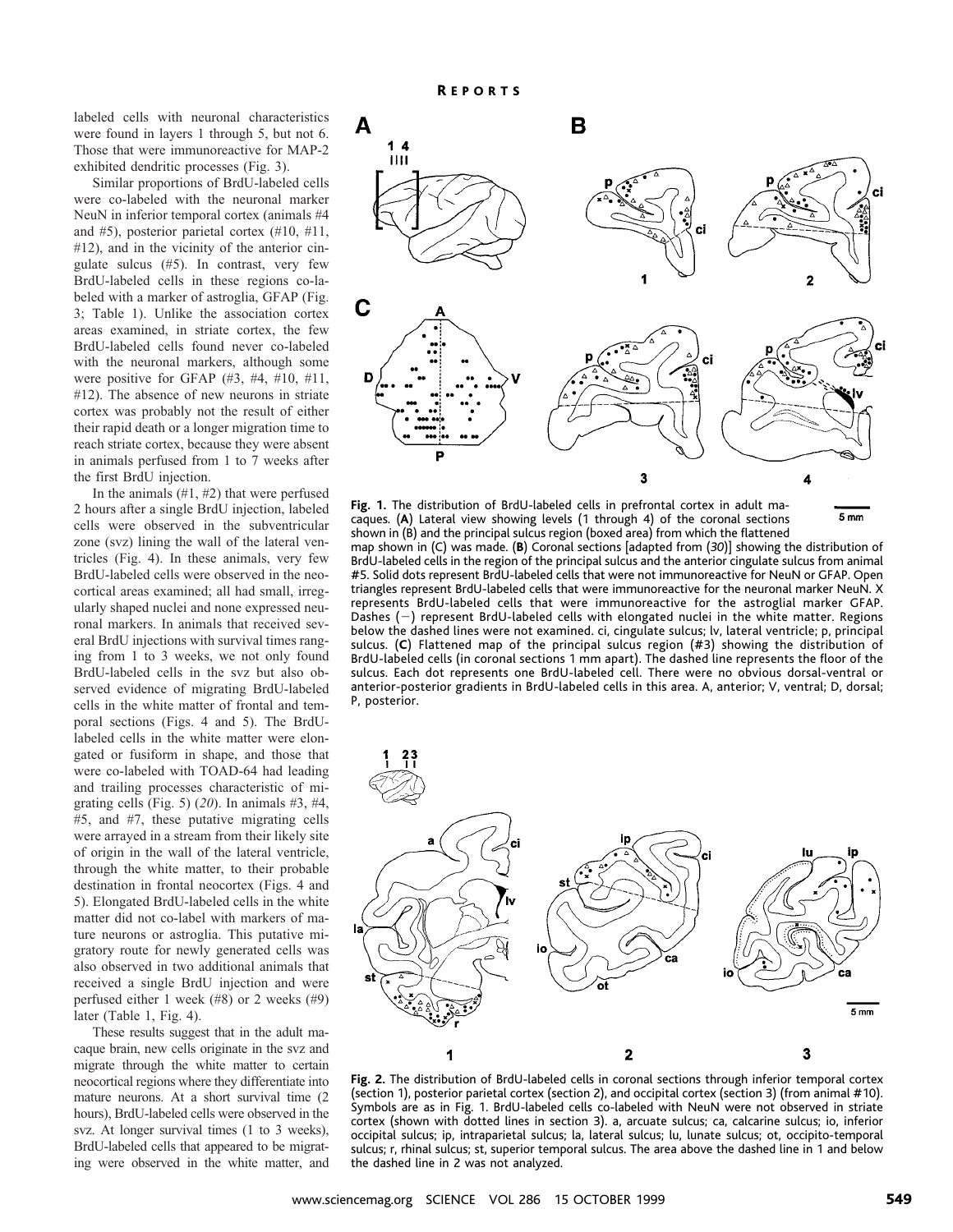## R EPORTS

those with mature neuronal characteristics were found in the neocortex. In the adult rodent, the svz produces new cells that migrate in the ros-

tral migratory stream to the olfactory bulb, where they differentiate into neurons (*5*). Our results suggest that in the adult macaque, the

**Table 1.** Characteristics of experimental animals and BrdU-labeled cells in the principal sulcus region. All animals, except #7, were given o animals but  $#7$ , survival time rep perfused. Animal #7 received four last injection 24 hours before pe neurogenesis in the dentate gyrus the number of BrdU-labeled cells/r markers were each obtained from a sample of 100 BrdU-labeled cells per marker per animal. As mentioned in the text and in (*22*), three additional male animals (#10, #11, #12) were used for a retrograde tracer study and for identifying new neurons.

| $n_{\rm c}$ and an extra and $n_{\rm d}$ and $n_{\rm c}$ and $n_{\rm c}$ and $n_{\rm c}$ and $n_{\rm c}$ and $n_{\rm c}$ | the new cens of  |
|--------------------------------------------------------------------------------------------------------------------------|------------------|
| ne to five i.p. injections (injs.) daily of 75 to 100 mg/kg BrdU. For all                                                | tions, we carri- |
| resents the time after the last BrdU injection when the monkey was                                                       | and fluorescen   |
| iv. injections of 100 mg/kg BrdU, each separated by 1 week with the                                                      | mals $#10, #1$   |
| erfusion. Animals #1 to #6 were also used in a different study of                                                        |                  |
| s (7). The stereological optical dissector method was used to estimate                                                   | after BrdU ad    |
| $\text{mm}^3$ (19). The percentages of BrdU-labeled cells that expressed specific                                        |                  |
| a cample of 100 Brdl Ishelad calls nor marker ner animal As                                                              |                  |

| No.<br>(sex)                     | Age<br>(years) | <b>BrdU</b><br>injs. | Survival<br>time | Percent BrdU-labeled cells |             |          |             | Number of                             |
|----------------------------------|----------------|----------------------|------------------|----------------------------|-------------|----------|-------------|---------------------------------------|
|                                  |                |                      |                  | <b>NeuN</b>                | <b>NSE</b>  | MAP-2    | <b>GFAP</b> | BrdU-labeled<br>cells/mm <sup>3</sup> |
| 1 (m)                            | 5              |                      | 2 hours          | 0                          | $\mathbf 0$ | $\Omega$ | 20          | 0.4                                   |
| $\mathsf{2}^{\mathsf{1}}$<br>(m) | 16             |                      | 2 hours          | 0                          | 0           | $\Omega$ | 31          | 0.6                                   |
| 3(m)                             | 5              | 5                    | 2 weeks          | 52                         | 43          | 37       | 5           | 26.5                                  |
| 4 (f)                            | 7              | 5                    | 2 weeks          | 47                         | 39          | 33       | 8           | 13.2                                  |
| 5 (m)                            | 10             | 3                    | 1 week           | 38                         | 32          | 26       | 4           | 17.6                                  |
| 6(f)                             | 15             | 5                    | 2 weeks          |                            | 28          |          | 2           | 13.7                                  |
| 7<br>(m)                         | 15             | $\overline{4}$       | 24 hours         | 53                         | 48          | 29       | 3           | 15.6                                  |
| 8<br>(m)                         | 5              |                      | 1 week           |                            |             |          |             | 7.2                                   |
| 9 (m)                            | 5              |                      | 2 weeks          |                            |             |          |             | 14.4                                  |

**Fig. 3.** Confocal laser scanning microscopic images of BrdU-labeled cells in the adult macaque neocortex. (**A**) Arrow: prefrontal cell with neuronal morphology co-labeled for BrdU (blue nuclear stain, cascade blue) and MAP-2 (green cytoplasmic stain, Alexa 488). Arrowheads: BrdU-negative, MAP-2 positive cells (animal #4). (**B**) Arrow: prefrontal cell with neuronal morphology co-labeled for NeuN (green nuclear and cytoplasmic stain, Alexa 488) and BrdU (red nuclear stain, Alexa 568). Arrowhead: cell positive for BrdU, not for NeuN. Asterisk: cells positive for NeuN, negative for BrdU (#3). (**C**) Arrow: prefrontal cell with neuronal nuclear morphology positive for BrdU (red nuclear stain), not stained for the astroglial marker GFAP. Arrowhead: cell with astrocyte morphology negative for BrdU, positive for GFAP (green stain) (#5). (**D**) Arrow: prefrontal cell in ventral principal sulcus with neuronal morphology



co-labeled with BrdU (red nuclear stain) and Fluoro-Emerald (green cytoplasmic marker). The tracer was injected into the dorsal bank of principal sulcus (#11). This cell was outside of the injection site diffusion zone. Arrowhead: BrdU-positive cell (red nuclear stain) not labeled with Fluoro-Emerald. Asterisk: Fluoro-Emerald–labeled cell which is BrdU-negative. (**E**) Arrow: posterior parietal cell co-labeled for NeuN (green nuclear and cytoplasmic stain) and BrdU (red nuclear stain). This cell has the morphology of a pyramidal cell (#12). Arrowhead: NeuN-positive, BrdU-negative cell. (**F**) Arrow: posterior parietal cell co-labeled with BrdU (red nuclear stain) and the retrograde tracer Fast Blue (blue cell-body marker). The tracer was injected into area 7A. This cell was outside of the injection site diffusion zone (#12). Arrowhead: BrdU-labeled cell not labeled with Fast Blue. Asterisk: Fast Blue–labeled cell not co-labeled with BrdU. Scale in  $(B) = 20 \mu m$  and applies to all frames.

svz is the source of an additional population of new neurons that migrate through fiber tracts to neocortical regions.

To establish further the neuronal identity of the new cells and explore their cortical conneced out a combined BrdU labeling and retrograde tracing study in ani-1, and  $#12$  (21). Several weeks lministration, these animals were



**Fig. 4.** The distribution of BrdU-labeled cells in animals that were perfused 2 hours (top section, animal #1), 1 week (middle sec-



tion, #8), and 2 weeks (bottom section, #9) after a single BrdU injection, showing the putative migration of new cells from the svz to the principal sulcus. Area within the dashed lines represents analyzed region. Open circles represent BrdU-labeled cells in the svz. Dashes (–) represent BrdU-labeled cells in the white matter, the majority of which had fusiform nuclei. Solid dots represent BrdU-labeled cells in the cortex surrounding the principal sulcus. Vertical line above lateral view of the brain marks the approximate level of the section shown for each of the three animals.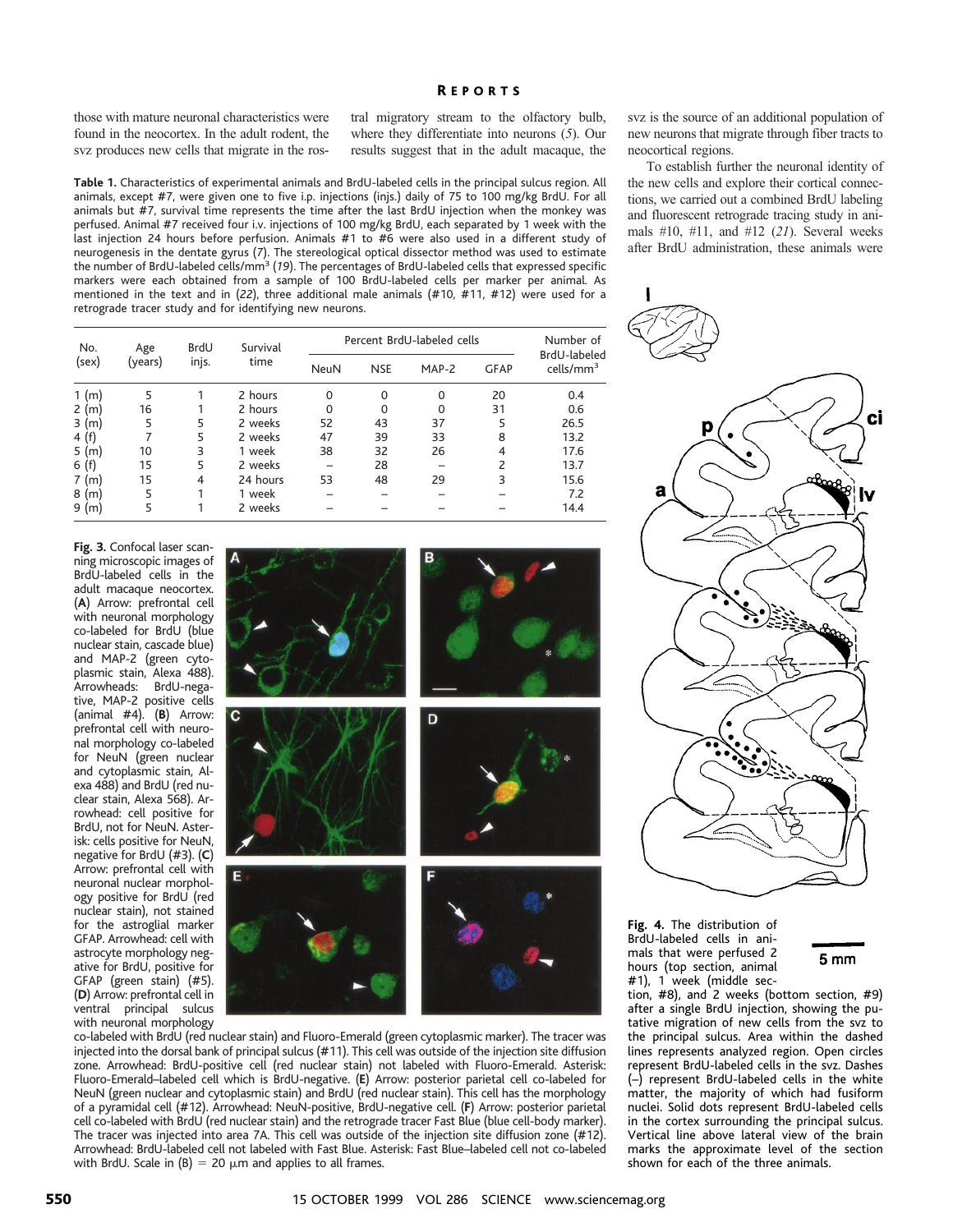injected with Fluoro-Emerald in lateral prefrontal cortex (Area 46) and with Fast Blue in posterior parietal cortex (Area 7A) (*22*). These injection sites were chosen because both are known projection targets of neurons in areas in which we had found BrdU-labeled cells, including lateral prefrontal, posterior parietal, and inferior temporal cortex (*23*). We observed cells labeled with BrdU that were retrogradely filled with either Fluoro-Emerald (in frontal cortex) or Fast Blue (in parietal cortex), providing further evidence that some new cells were neurons. Although tracer was transported from the injection sites to non–BrdU-labeled cells in frontal, parietal, and inferior temporal cortex, cells colabeled with BrdU and tracer were only found within 11 mm of the border of the diffusion zone surrounding the injection sites. Thus, adult-generated cells in prefrontal and posterior parietal cortex extend short axons and may be incorporated into the local circuitry, although the existence of longer connections cannot be ruled out.

### R EPORTS

Although most neocortical neurons are generated prenatally (*24*), our findings indicate that neurons are added to primate neocortex in adulthood. We observed a considerable number of BrdU-labeled cells with neuronal characteristics, but the numbers generated daily in adulthood are presumably much higher because BrdU is only available for uptake for 2 hours after each injection (*12*). Thus, a single BrdU injection labels a fraction of the cells that divide in 24 hours. Furthermore, it is unlikely that the cells we observed incorporated BrdU during apoptosis, a phenomenon observed in both the developing neocortex and non-neuronal systems (*25*), because many labeled cells were present in neocortex weeks after the last BrdU injection without any signs of degeneration.

Our results are at variance with previous [ 3 H]thymidine autoradiographic studies which claim no neurogenesis in the adult primate neocortex (*1*). This discrepancy may be due to methodological differences. First, since <sup>3</sup>H pen-



**Fig. 5.** Immature and migrating cells in the svz and subcortical white matter of adult macaques. (**A**) Arrows: confocal laser scanning microscopic image of chains of BrdU-labeled cells (red nuclear stain Alexa 568) in the svz (#11). (**B**) Arrows: confocal image of BrdU-labeled cells (red nuclear stain) that are TOAD-64–positive (green cytoplasmic stain, Alexa 488). These cells are organized in a chain on the border of the svz and the white matter (#10). (**C**) Arrows: confocal image of TOAD-64–positive cells (green cytoplasmic stain) with the morphology of immature neurons that appear to be migrating from the svz through the white matter to prefrontal cortex (#4). The blue nuclear stain is the DNA dye Hoechst 44323. (**D**) Light photomicrograph of BrdU-labeled cells (arrows) that appear to be migrating in a stream through the subcortical white matter (#4). Scale in  $(C) = 30 \mu m$  and applies to all frames.



showing levels of coronal sections in

(B). (**B**) The distribution of BrdU-labeled cells in the principal sulcus from an animal (#10)  $5<sub>mm</sub>$ that received an injection of the retrograde tracer Fluoro-Emerald into dorsal principal sulcus. The area within the dashed lines represents the analyzed region. Solid dots represent BrdU-labeled cells that were not co-labeled with retrograde tracer. Open diamonds represent BrdU-labeled cells that were retrograde-labeled with Fluoro-Emerald. Section 2 shows the middle of the injection site (solid line) surrounded by the diffusion zone (shaded area).

etrates only 1 to 3  $\mu$ m into a tissue section, [ 3 H]thymidine autoradiography may underestimate the number of new cells (*26*). Furthermore, the previous study used much longer survival times (3 months to 6 years) for 9 of the 12 animals. New cells that incorporated [ 3 H]thymidine and differentiated into neurons may have died in the interval between injection and perfusion. This is supported by findings that many adult-generated hippocampal neurons die in animals not exposed to complex experiences (*17, 27*). Finally, all of the adult animals in the previous study were pregnant at the time of BrdU injection; pregnancy increases the level of circulating glucocorticoids (*28*), which in turn may inhibit cell proliferation (*29*).

Prefrontal, posterior, parietal, and inferior temporal cortex are areas involved in behavioral plasticity (*13*). Thus, it is conceivable that the new neurons added to these areas in adulthood might play a special role in such functions. Perhaps immature neurons are capable of undergoing structural changes rapidly and therefore may serve as a substrate for learning (*15*). Furthermore, the addition of new neocortical neurons throughout adulthood provides a continuum of neurons of different ages that may form a basis for marking the temporal dimension of memory. The idea that late-generated neurons play an important role in learning and memory was proposed previously by Altman (*14*), and, for the avian forebrain, by Nottebohm (*9*), but direct evidence is still lacking (*15*).

#### **References and Notes**

- 1. P. Rakic, *Science* **227**, 1054 (1985); *Ann. N.Y. Acad. Sci.* **457**, 193 (1985); *Nature Neurosci.* **1**, 645 (1998).
- 2. J. P. Bourgeois, P. S. Goldman-Rakic, P. Rakic, *Cereb. Cortex* **4**, 78 (1994).
- 3. For example, C. Lopez-Garcia *et al*., *Brain Res.* **471**, 167 (1988); A. Alvarez-Buylla and C. Lois, *Stem Cells* **13**, 263 (1995).
- 4. For example, J. Altman and G. D. Das, *J. Comp. Neurol.* **124**, 319 (1965); M. S. Kaplan and J. W. Hinds, *Science* **197**, 1092 (1977); E. Gould *et al.*, *J. Neurosci*. **17**, 2492 (1997).
- 5. For example, J. Altman, *J. Comp. Neurol*. **137**, 433 (1969); L. Rosselli-Austin and J. Altman, *J. Dev. Physiol*. **1**, 295 (1979); P. Rousselot, C. Lois, A. Alvarez-Buylla, *J. Comp. Neurol*. **351**, 51 (1995); F. Doetsch, J. M. Garcia-Verdugo, A. Alvarez-Buylla, *J. Neurosci.* **17**, 5046 (1997).
- 6. E. Gould, P. Tanapat, B. S. McEwen, G. Flugge, E. Fuchs, *Proc. Natl. Acad. Sci. U.S.A.* **95**, 3168 (1998); P. S. Eriksson *et al.*, *Nature Med*. **4**, 1313 (1998).
- 7. E. Gould *et al.*, *Proc. Natl. Acad. Sci. U.S.A.* **96**, 5263 (1999).
- 8. For example, A. Alvarez-Buylla, C.-Y. Ling, F. Nottebohm, *J. Neurobiol*. **23**, 396 (1992); S. A. Goldman and F. Nottebohm, *Proc. Natl. Acad. Sci. U.S.A.* **80**, 2390 (1983); J. A. Paton and F. N. Nottebohm, *Science* **225**, 1046 (1984); A. Alvarez-Buylla and F. Nottebohm, *Nature* **335**, 353 (1988).
- 9. For example, A. Barnea and F. Nottebohm, *Proc. Natl. Acad. Sci. U.S.A.* **93**, 714 (1996); F. Nottebohm, *Ann. N.Y. Acad. Sci.* **<sup>457</sup>**, 143 (1985);iiii, in *Neural Control of Reproduction*, J. M. Lakoski *et al*., Eds. (Liss, New York, 1989), pp. 583–601.
- 10. W. J. H. Nauta and H. J. Karten, in *The Neurosciences: Second Study Program*, F. O. Schmitt, Ed. (Rockefeller Univ. Press, New York, 1970), pp. 7–25.
- 11. There are earlier reports of addition of cells to neocortex of adult rats and cats [for example, J. Altman, *Anat. Rec.* **145**, 573 (1963); M. S. Kaplan, *J. Comp.*